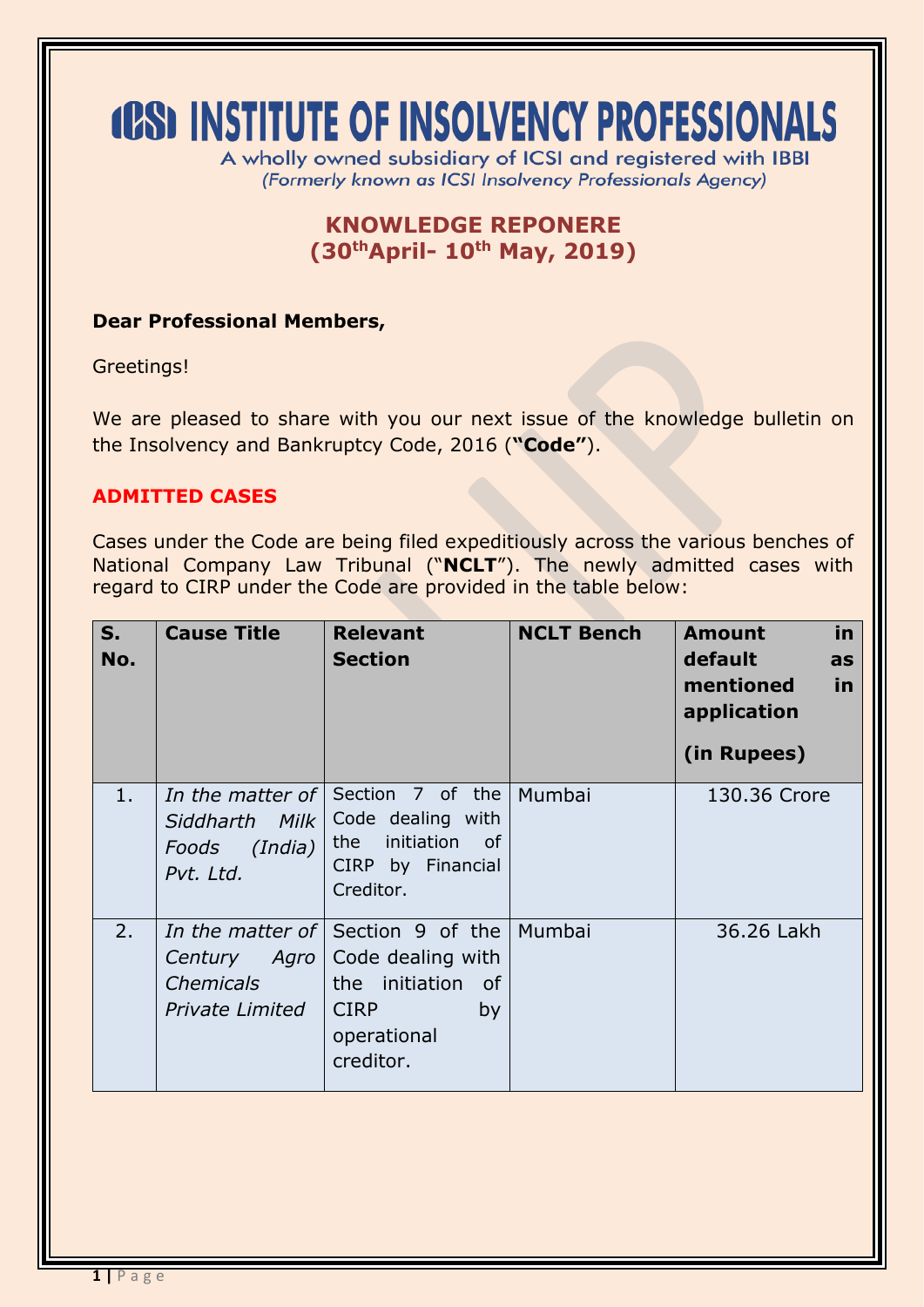#### **PAST EVENTS**

#### Webinar on *"Graduate Insolvency Programme: Introducing Insolvency to the World of Education"*.

Institute of Company Secretaries of India (ICSI), Institute of Insolvency Professionals ("ICSI IIP") and Indian Institute of Corporate Affairs ("IICA") organised a webinar on *"Graduate Insolvency Programme: Introducing*  **Insolvency to the World of Education"** on 30<sup>th</sup> April, 2019 from 3:30 PM to 4:30 PM.



**L-R:**Dr. Neeti Shikha *(Head, Centre for Insolvency and Bankruptcy, IICA)*, Dr. Scott Pryor *(US Bankruptcy expert),* CS Ranjeet Pandey *(President, ICSI), CS*  Alka Kapoor *(CEO, ICSI Institute of Insolvency Professionals),* CS Lakshmi Arun *(Head, Education & Training, ICSI Institute of Insolvency Professionals)*

#### **LIST OF COMPANIES THAT HAVE RECENTLY UNDERGONE LIQUIDATION**

| <b>S.</b><br><b>No</b> | <b>Case Title</b>                                                                  | <b>Bench</b> | <b>Date of Order</b> |
|------------------------|------------------------------------------------------------------------------------|--------------|----------------------|
|                        | <i>the matter of Sri</i> Chennai<br>In<br>Krishnakanth Textiles Private<br>Limited |              | 25,04,2019           |
| 2.                     | In the matter of AS Sales & Kolkata<br><b>Exports Private limited</b>              |              | 26.04.2019           |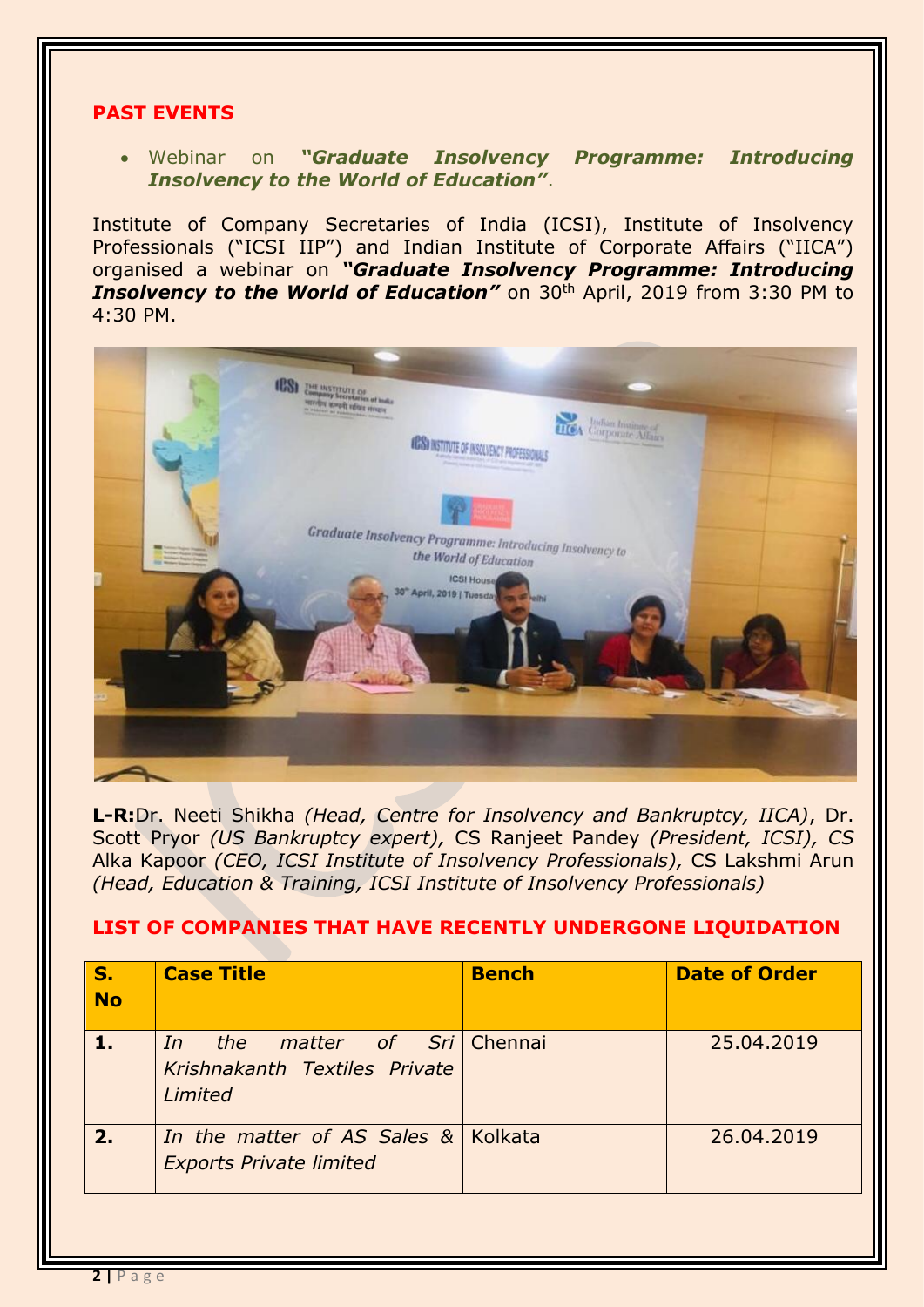# **BRIEF OF JUDGEMENTS**

| S.  | Case                                                                                                                                                   | Date of    | <b>Courts</b>    | <b>Brief</b>                                                                                                                                                                                                                                                                                                                                                                                                                                                                                                                                                                                                                                                                                                                                                                                                                              | <b>Case link</b>                                                                                                                                                                                                                                                                                                                                    |
|-----|--------------------------------------------------------------------------------------------------------------------------------------------------------|------------|------------------|-------------------------------------------------------------------------------------------------------------------------------------------------------------------------------------------------------------------------------------------------------------------------------------------------------------------------------------------------------------------------------------------------------------------------------------------------------------------------------------------------------------------------------------------------------------------------------------------------------------------------------------------------------------------------------------------------------------------------------------------------------------------------------------------------------------------------------------------|-----------------------------------------------------------------------------------------------------------------------------------------------------------------------------------------------------------------------------------------------------------------------------------------------------------------------------------------------------|
| No. | <b>Details</b>                                                                                                                                         | Order      |                  |                                                                                                                                                                                                                                                                                                                                                                                                                                                                                                                                                                                                                                                                                                                                                                                                                                           |                                                                                                                                                                                                                                                                                                                                                     |
| 1.  | Jk Jute Mill<br>Mazdoor<br>Morcha v.<br>Juggilal<br>Kamlapat<br><b>Jute Mills</b><br>Company<br>Ltd.<br><b>Through Its</b><br>Director &<br><b>Ors</b> | 30.04.2019 | Supreme<br>Court | It was held that a<br>trade union, for the<br>of<br>filing<br>purpose<br>insolvency<br>petition<br>can be an operational<br>creditor.<br>The NCLT and NCLAT<br>the<br>both<br>rejected<br>of<br>petition<br>trade<br>union<br>vide<br>their<br>dt.<br>orders<br>28.04.2017<br>and<br>12.09.2017<br>respectively, by<br>stating that a since a<br>trade union doesnot<br>provide any service<br>the<br>to<br>Corporate<br>Debtor, they cannot<br>termed<br>be<br>as an<br>Operational Creditor,<br>and that each claim<br>of each workman is a<br>separate<br>cause<br><b>of</b><br>action in law, and<br>accordingly held that<br>each worker may file<br>individual<br>an<br>application before the<br>NCLT respectively<br>The Supreme Court<br>referred to provisions<br>of the Trade Unions<br>1926 and<br>Act,<br>the IBC, 2016 read | https://ibbi.gov.<br>in//webadmin/p<br>df/order/2019/A<br>pr/In%20the%2<br>Omatter%20of<br>%20JK%20Jute<br>%20Mill%20Ma<br>zdoor%20Morch<br>a%20Vs%20Juq<br>gilal%20Kamlap<br>at%20Jute%20<br>Mills%20Compa<br>ny%20Ltd%20t<br>hrough%20it%2<br>0Directors%20C<br>ivil%20Appeal%<br>20No.%202097<br>8-2017 2019-<br>$04 -$<br>30%2022:35:4<br>5.pdf |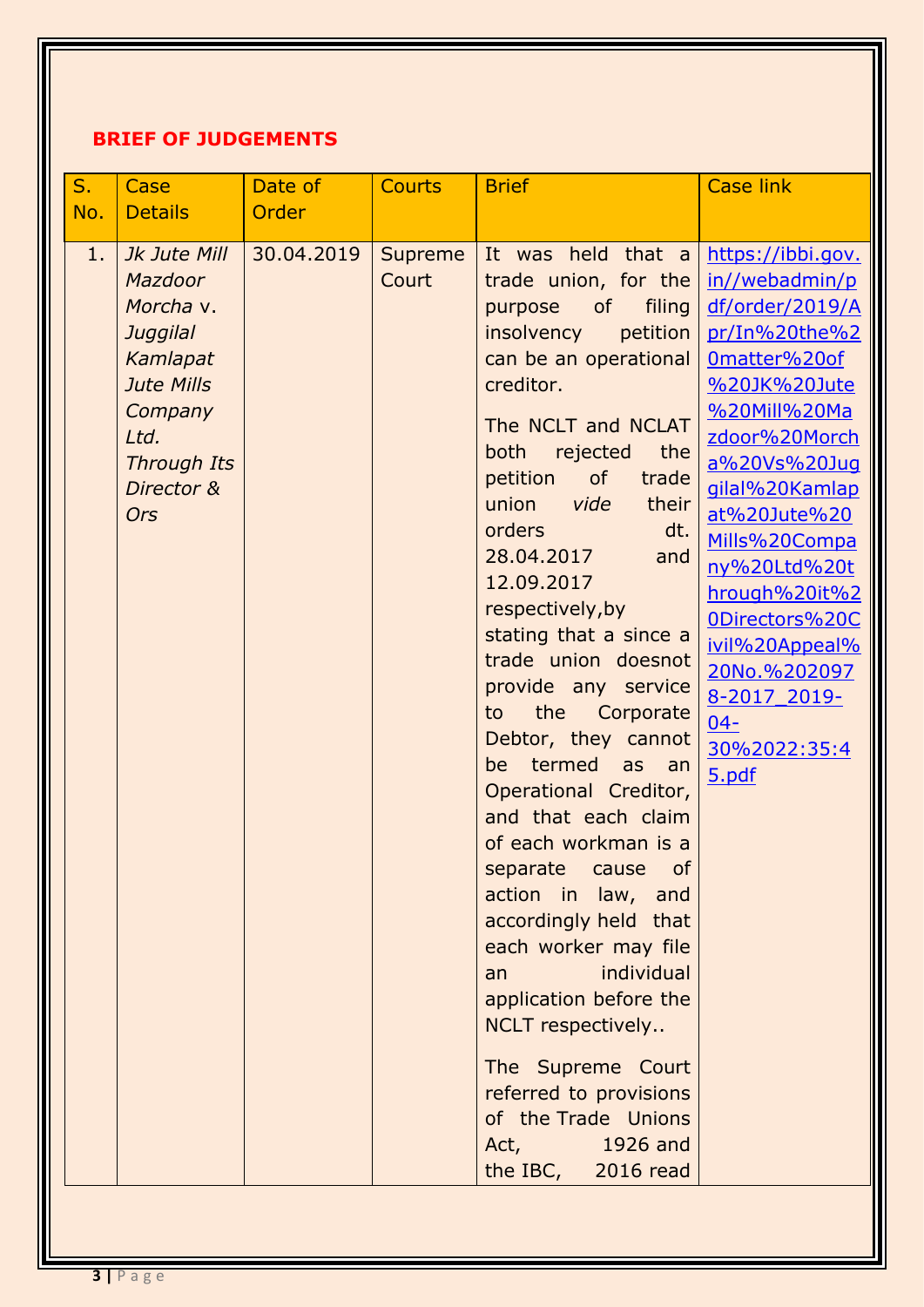| with IBC (Application<br>to Adjudicating<br>Authority) Rules and<br>held that,                                |
|---------------------------------------------------------------------------------------------------------------|
| "a trade union is<br>certainly an entity<br>established under a<br>statute – namely, the<br>Trade Unions Act, |
| and would therefore<br>fall within the<br>definition of "person"<br>under Sections 3(23)<br>of the Code. This |
| being so, it is clear<br>that an "operational<br>debt", meaning a<br>claim in respect of<br>employment, could |
| certainly be made<br>by a person duly<br>authorised to make<br>such claim on<br>behalf of a                   |
| workman."<br>The Bombay High<br>Court had earlier in<br>the case of Sanjay<br>Sadanand Varrier v.             |
| Power Horse India<br>(P) Ltd., after setting<br>out various<br>provisions of the<br>Trade Unions Act,         |
| 1926 1991<br>including                                                                                        |
| Section 15, had held:<br>"registered trade<br>unions can prosecute                                            |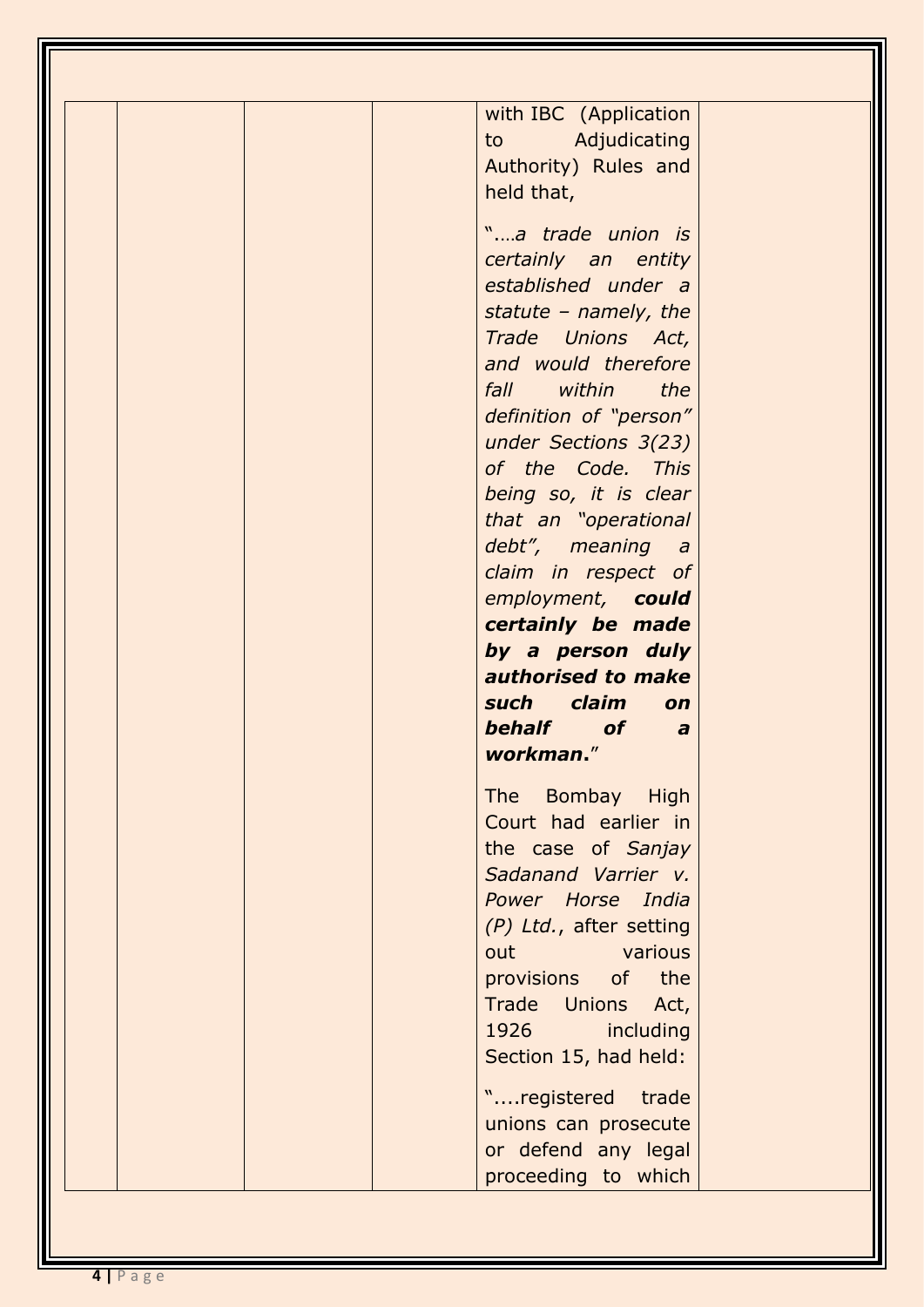|    |                                                                                                                                             |            |              | the trade union or<br>member thereof is a<br>party, when such<br><b>prosecution</b><br>or<br>defence<br><u>is a strong is is a</u><br>undertaken for the<br>purpose of securing<br>or protecting any<br>right of the trade<br>union as such, or any<br>rights arising out<br>of the relations of<br>any member with<br>his employer or<br>with a person<br>whom the member<br>employs."<br><b>Considering</b><br>all<br>contentions raised<br>and the judgements<br>produced, the<br>Supreme Court<br>allowed the appeal<br>and set aside the<br>judgment of the |                                                                                   |
|----|---------------------------------------------------------------------------------------------------------------------------------------------|------------|--------------|------------------------------------------------------------------------------------------------------------------------------------------------------------------------------------------------------------------------------------------------------------------------------------------------------------------------------------------------------------------------------------------------------------------------------------------------------------------------------------------------------------------------------------------------------------------|-----------------------------------------------------------------------------------|
| 2. | <b>North East</b><br>Centre for<br><b>Technology</b><br>Application<br>and Reach<br>v. Sri Vari<br><b>Metal</b><br>Works Pvt.<br>Ltd. & Anr | 16.04.2019 | <b>NCLAT</b> | NCLAT.<br>NCLAT dismissed the<br>appeal and up-held<br>the order of NCLT<br>wherein resolution<br>Professional<br>filed<br>for<br>application<br>winding up<br>against<br>the Corporate Debtor<br>without considering<br>the resolution<br>plan<br>submitted<br>the<br>by<br><b>NCLAT</b><br>Appellant.<br>the<br>rejected<br>the<br>contention<br><b>of</b><br>Appellant<br>that<br>the                                                                                                                                                                         | https://nclat.nic<br>.in/Useradmin/u<br>pload/12601330<br>975cb5d283ebf<br>27.pdf |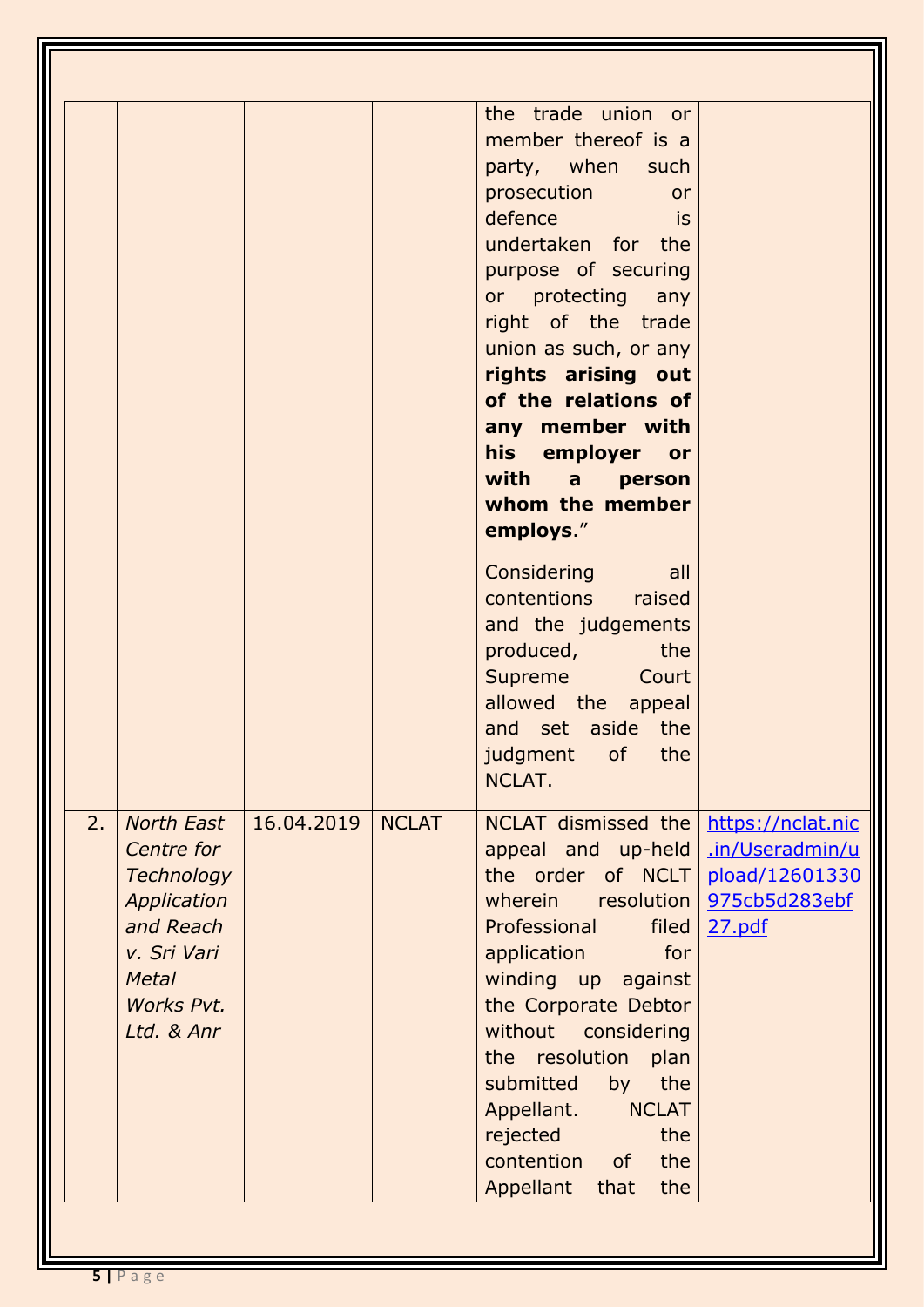|    |               |            |              | resolution<br>plan<br>is is    |                     |
|----|---------------|------------|--------------|--------------------------------|---------------------|
|    |               |            |              |                                |                     |
|    |               |            |              | required to be put             |                     |
|    |               |            |              | before the Committee           |                     |
|    |               |            |              | of<br><b>Creditors</b><br>for  |                     |
|    |               |            |              | approval/voting. It            |                     |
|    |               |            |              | held that where time           |                     |
|    |               |            |              | has been lapsed, no            |                     |
|    |               |            |              | late submission can            |                     |
|    |               |            |              | be condoned<br>by              |                     |
|    |               |            |              | NCLAT.<br><b>The</b>           |                     |
|    |               |            |              | <b>Resolution</b><br>Plan      |                     |
|    |               |            |              | submitted<br>M/s.<br>by        |                     |
|    |               |            |              | Grandvalult                    |                     |
|    |               |            |              | Enterprises,                   |                     |
|    |               |            |              | Bengaluru was<br>not           |                     |
|    |               |            |              | submitted within time          |                     |
|    |               |            |              | and therefore, the             |                     |
|    |               |            |              | <b>Resolution Plan of the</b>  |                     |
|    |               |            |              | said M/s. Grandvalult          |                     |
|    |               |            |              | Enterprises,                   |                     |
|    |               |            |              | Bengaluru was<br>not           |                     |
|    |               |            |              | considered.                    |                     |
| 3. | Ravi          | 15.04.2019 | <b>NCLAT</b> | NCLAT admitted the             | https://ibbi.gov.   |
|    | Mahajan v.    |            |              | appeal filed by the            | in//webadmin/p      |
|    | <b>Jalesh</b> |            |              | promoter<br>of <sub>l</sub>    | df/order/2019/A     |
|    | Kumar         |            |              | Debtor  <br>Corporate          | pr/15th%20Apri      |
|    | Grover and    |            |              | against the order of           | <u>I%20In%20the</u> |
|    | Ors.          |            |              | NCLT whereby NCLT              | %20matter%20        |
|    |               |            |              | passed an order of             | of%20Ravi%20        |
|    |               |            |              | liquidation<br>of <sub>l</sub> | Mahajan%20Vs        |
|    |               |            |              | Corporate Debtor. It           | $%20$ Jalesh $%20$  |
|    |               |            |              | has been held that             | Kumar%20Grov        |
|    |               |            |              | since the corporate            | er%20and%20         |
|    |               |            |              | debtor is a small              | Ors%20[CA(AT)       |
|    |               |            |              | scale industry,<br>the         | (Insolvency)%2      |
|    |               |            |              | promoter<br>will<br>be         | 066%20of%202        |
|    |               |            |              | eligible<br>file<br>to         | 019] 2019-04-       |
|    |               |            |              | resolution<br>plan.            | 26%2012:55:3        |
|    |               |            |              | Hence, at the stage            | 2.pdf               |
|    |               |            |              | of liquidation under           |                     |
|    |               |            |              | section 230 of the             |                     |
|    |               |            |              |                                |                     |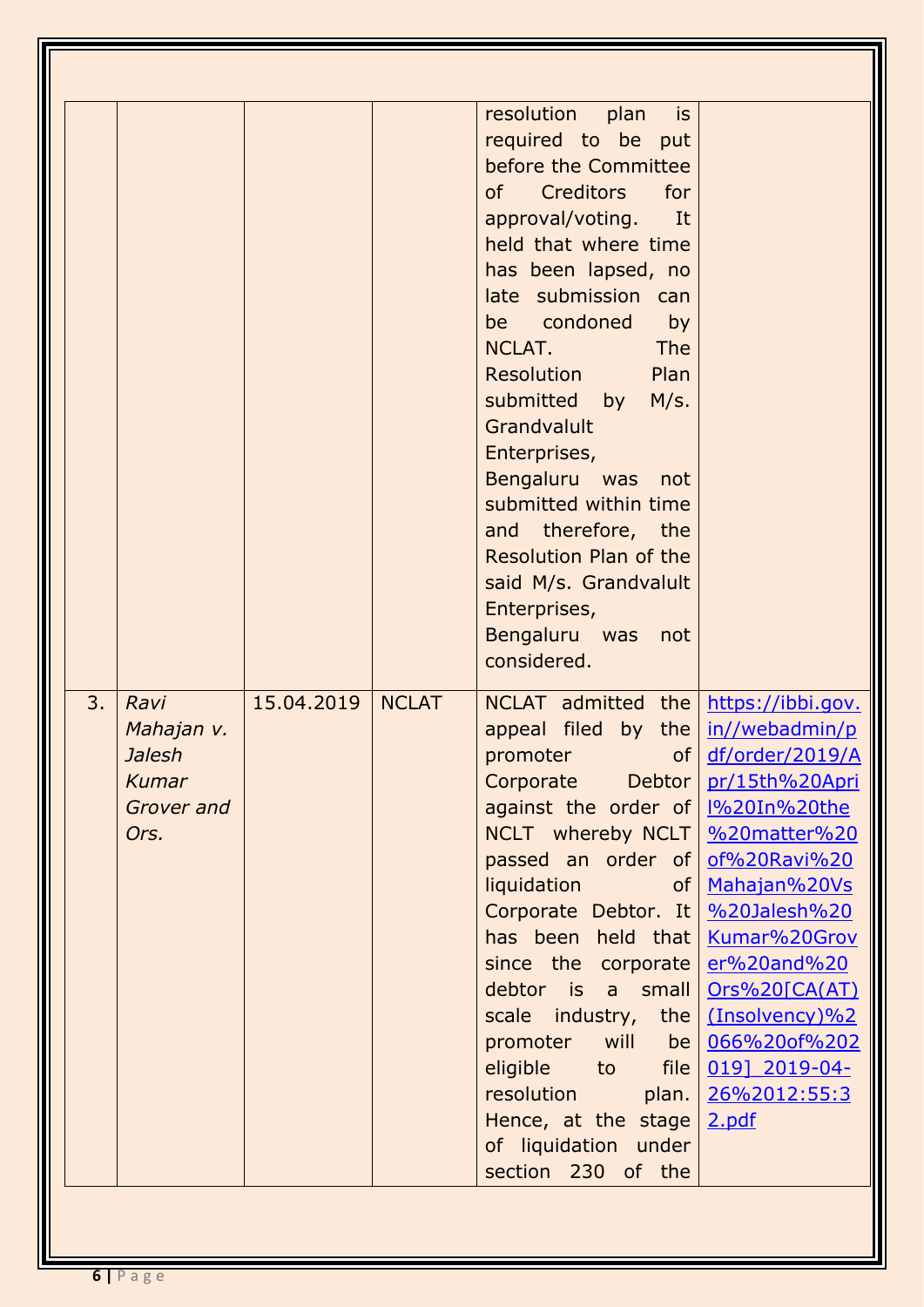|    |                                                                 |            |              | <b>Companies</b><br>Act,<br>2013, it is open to<br>the<br>promoter to<br>propose scheme and<br>such scheme is liable<br>to be considered by<br>the Resolution<br>Professional.                                                                                                                                                                                                                                                                                                                                                                                                                                                                                                                                                                                                                   |                                                                                                                                                                                                                                                               |
|----|-----------------------------------------------------------------|------------|--------------|--------------------------------------------------------------------------------------------------------------------------------------------------------------------------------------------------------------------------------------------------------------------------------------------------------------------------------------------------------------------------------------------------------------------------------------------------------------------------------------------------------------------------------------------------------------------------------------------------------------------------------------------------------------------------------------------------------------------------------------------------------------------------------------------------|---------------------------------------------------------------------------------------------------------------------------------------------------------------------------------------------------------------------------------------------------------------|
| 4. | C.<br>Satyanaray<br>ana v. Sri<br>Vasudevan,<br>$R.P.$ & $Anr.$ | 01.05.2019 | <b>NCLAT</b> | prayer of the https://ibbi.gov.<br>The<br>Appellant to allow<br>Arbitral Proceeding to<br>be<br>completion on its own<br>enabling<br>the $\vert$<br>and<br>Arbitrator to make an<br>award, has<br>been<br>rejected.<br><b>The</b><br>Arbitral<br>Proceeding is pending<br>since 2012 and on<br><b>Example 19 verget of</b><br>the<br>completion.<br><b>The</b><br>Appellant has already<br>filed claim and the<br>Corporate Debtor has<br>filed<br>also<br>counter<br>claim.<br>The Resolution<br>plan<br>already<br>been<br>has<br>approved<br>by<br>the<br>Committee<br><sub>of</sub><br><b>Creditors</b><br>and<br><b>Resolution</b><br>Professional<br>has<br>placed<br>the<br>same<br>before<br>the<br>Adjudicating<br>Authority<br>for<br>under<br>approval<br>Section 31.<br><b>NCLAT</b> | in//webadmin/p<br>df/order/2019/<br>resumed for May/1st%20Ma<br>y%202019%20I<br>n%20the%20m<br>atter%20of%20<br>C.%20Satyanar<br>ayana%20VS%<br>20Sri%20Vasud<br>evan%20[CA(A<br>T)(Insolvency)<br>$%2087-$<br>2019] 2019-<br>$05 -$<br>02%2018:03:1<br>2.pdf |